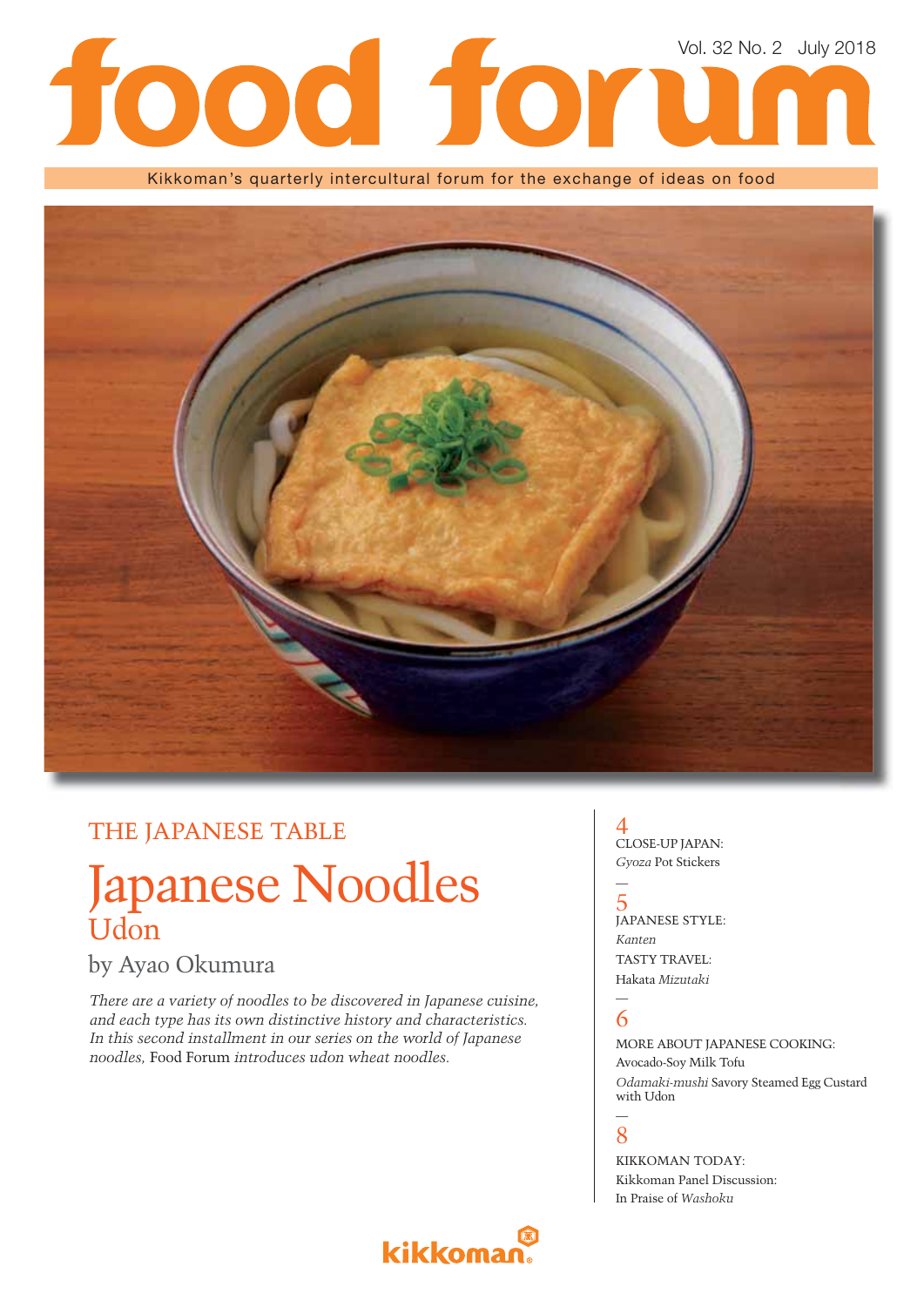#### THE JAPANESE TABLE

# Japanese Noodles Udon



Previously we presented *somen* noodles, traditionally made by hand-stretching. Udon noodles, by contrast, are usually knife-cut. Like *somen*, udon is made by kneading wheat flour with salted water into a dough; this is then rolled out into a sheet with a long wooden rolling pin to a thickness of only three to four millimeters, about 0.15 inch. The sheet is folded to a width of some 15 centimeters, or about six inches, then cut into three to four millimeter-wide strips of noodles with a large cleaver-like blade called an *udon-kiri*. Today, the udon-making process is predominantly automated, yet many restaurants in Japan still make it by hand. There are many forms of udon: it is available freshmade, pre-cooked, frozen and dried, and it varies in width.

#### **Eating Udon**

The origins of udon in Japan date back to knife-cut noodles introduced from China in the early 1200s; these were about two millimeters (0.08 in.) wide and were called *kirimugi*, "cut wheat." *Kirimugi* noodles were usually boiled, rinsed and cooled, then eaten by dipping in a cold clear sauce called *taremiso*, made by mixing miso with water, boiling it down and then straining it through a cloth. That dipping

sauce eventually came to be made with a dashi broth of *katsuobushi* dried bonito flakes and soy sauce; noodles dipped in this sauce were called *hiyamugi*, and were garnished with either chopped green or long onion and a touch of ground mustard paste.

The manner of eating hot boiled udon noodles arose in a Zen temple in Kyoto during the early 1300s. These noodles were cut wider than *hiyamugi* so as not to become too soft in the hot water. Later, in the early 1600s, people began to pour a hot savory soup over their boiled udon. This soup consisted of dashi made from *katsuobushi* seasoned with either the *taremiso* or with what was at that time expensive *tamari* soy sauce. By the late eighteenth century, however, ordinary soy sauce was used in the soup.

#### **Soup and Toppings**

During the late eighteenth and early nineteenth centuries, udon became a popular fast food in the city of Osaka, then the commercial center of the country. Noodle makers there have long mixed both local and regional Japanese wheat to make special udon flour, but what has always distinguished udon in Osaka is its delicious soup. The secret lies

in the strong umami of its dashi, made of a complex blend of high quality kombu from Hokkaido and *katsuobushi*, along with other dried fish flakes such as mackerel and *mejika*, a species of bonito. This combination of kombu's glutamic acid with the inosinic acid element of the dried fish flakes increases the overall umami of the soup by seven or eight times, compared to dashi made with kombu or *katsuobushi* alone. Seasoning this umami-rich broth with *usukuchi* light color soy sauce, plus a small amount of mirin, produces a very elegant soup which makes the udon noodles taste even better.

In Osaka, udon has evolved over the years, resulting in a variety of recipes. *Tamago-toji udon* is similar to egg-drop soup, and is garnished with chopped green onion. Similar to this is



Udon noodles are available in various forms: (from left) Dried, pre-cooked, frozen and fresh.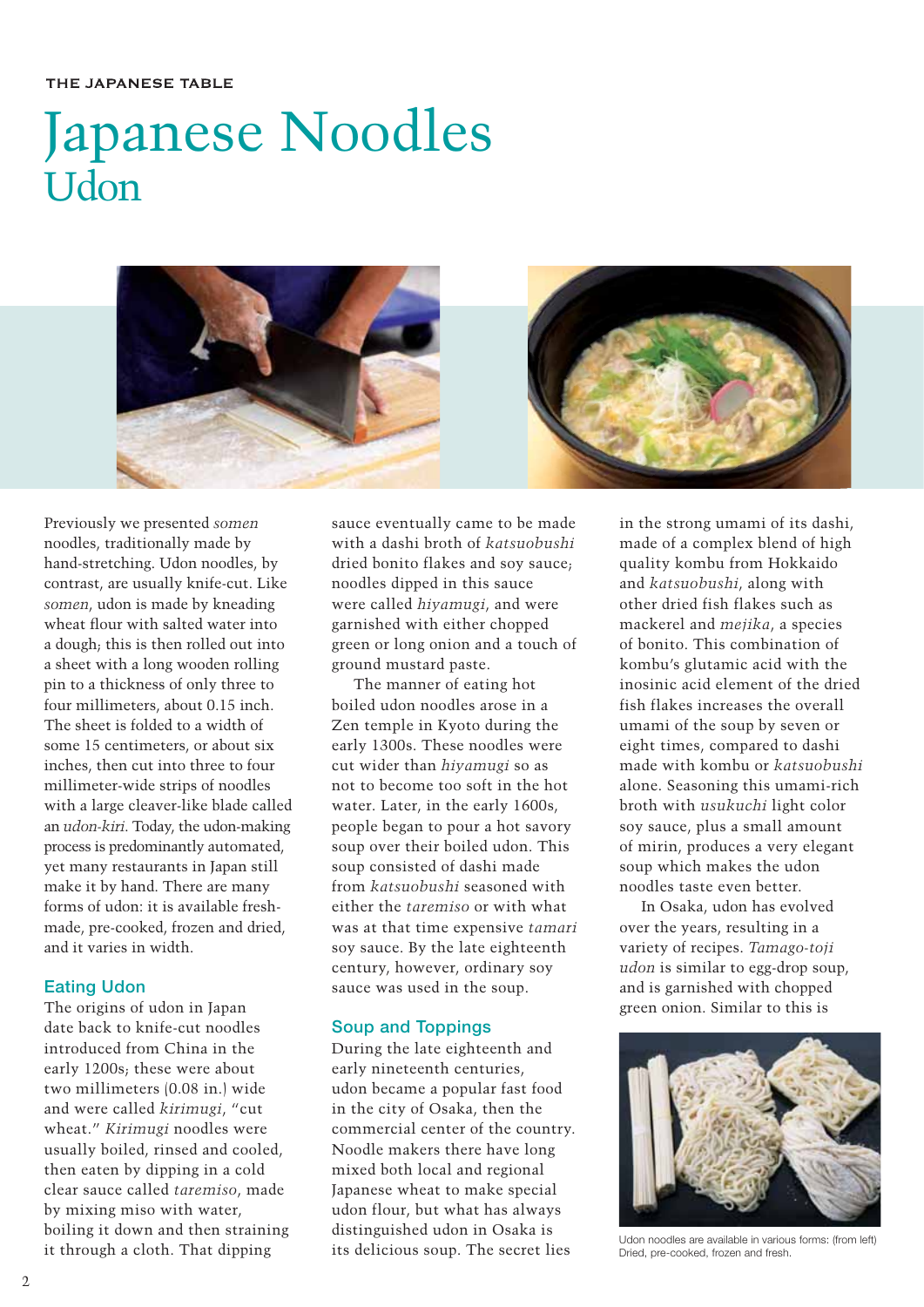

From left: Cutting udon dough with an *udon-kiri*; *tamago-toji udon*; *nabe-yaki udon*; *kama-tama udon*.



savory steamed egg custard with boiled udon, called *odamakimushi* (*see p. 7*)*.* Traditionally, this involves pouring beaten eggs mixed with dashi six times the amount of egg over a bowl of udon and other ingredients and steaming it. *Kitsune udon* with *abura-age* deep-fried tofu seasoned with soy sauce, sugar and dashi is an Osaka specialty. Other popular dishes include udon topped with beef or covered in curry. Udon topped with sliced *tamago-yaki* rolled omelet, sweet simmered shiitake mushrooms, slices of *kamaboko* fish cake and chopped green onion is another variation. There is also an udon dish where the broth is thickened with kudzu starch.

#### **Udon Hot Pot**

During the 1850s, *nabe-yaki udon* was served from itinerant stalls in Osaka. Udon noodles and assorted ingredients were cooked with dashi broth in shallow singleserving iron pots over a charcoal stove. These days, restaurants serve *nabe-yaki udon* in lidded earthenware pots, with more extravagant toppings than in the past, such as shrimp tempura, chicken, grilled *anago* conger eel, sweet simmered shiitake mushrooms and *kamaboko*. At one particular restaurant in

Osaka, cooked rice is added to the pot along with the noodles.

*Udon-suki* evolved as a sort of family-style version of *nabe-yaki udon*. It is generally eaten with several people serving themselves from a large shallow pot that is heated up right on the table, on a portable cooking element. After the soup is warmed, ingredients like shrimp, chicken, grilled *anago*, deep-fried tofu dumplings, *nama-fu* (wheat gluten), *yuba* tofu skin, vegetables and various mushrooms are added, followed by pre-cooked udon noodles, resulting in a nutritionally wellbalanced meal.

#### **Regional Variations**

Udon is enjoyed throughout Japan, but its cooking styles and soup flavors tend to differ by region. In general, the soup is lighter in color in the western part of the country and darker in the east and north. Distinctive to the Nagoya area in western Aichi Prefecture is *misonikomi udon*, served in a thick soup made with Hatcho miso fermented from locally grown soybeans, to which chicken and egg are added. It is served bubbling hot in an earthenware pot.

On the island of Shikoku, Kagawa Prefecture is famous for *Sanuki udon*, which is such a

staple there that people even eat it for breakfast. *Kama-age udon* is traditionally eaten straight out of the hot water in which it is boiled, simply dipped in a sauce seasoned with soy sauce. One quick dish is hot *kama-tama udon*, mixed in a bowl with raw egg and soy sauce. Grated daikon radish and soy sauce alone are enough to make a fine complement to chilled udon. Particularly popular in Kagawa Prefecture are self-serve shops, where diners can select toppings for themselves from assorted ingredients, such as tempura, to add to their bowl of freshly boiled udon.

#### **cover**

A bowl of hot *kitsune udon* with *abura-age* deep-fried tofu seasoned with soy sauce, sugar and dashi, and chopped green onion.

#### **Author's profile**

Ayao Okumura, Ph.D. was born in 1937 in Wakayama Prefecture. A former professor at Kobe Yamate University, Dr. Okumura is a specialist in traditional Japanese cuisine. He is currently part-time professor at Osaka City University Graduate School, lecturing on the establishment and structure of Japanese food culture; as owner of cooking studio Douraku-tei, he is known for his authentic reproductions of historic Japanese dishes and menus. His various publications include *Nippon men shokubunka no 1300 nen* ("1,300 years of Japanese noodle food culture," 2009; revised 2014).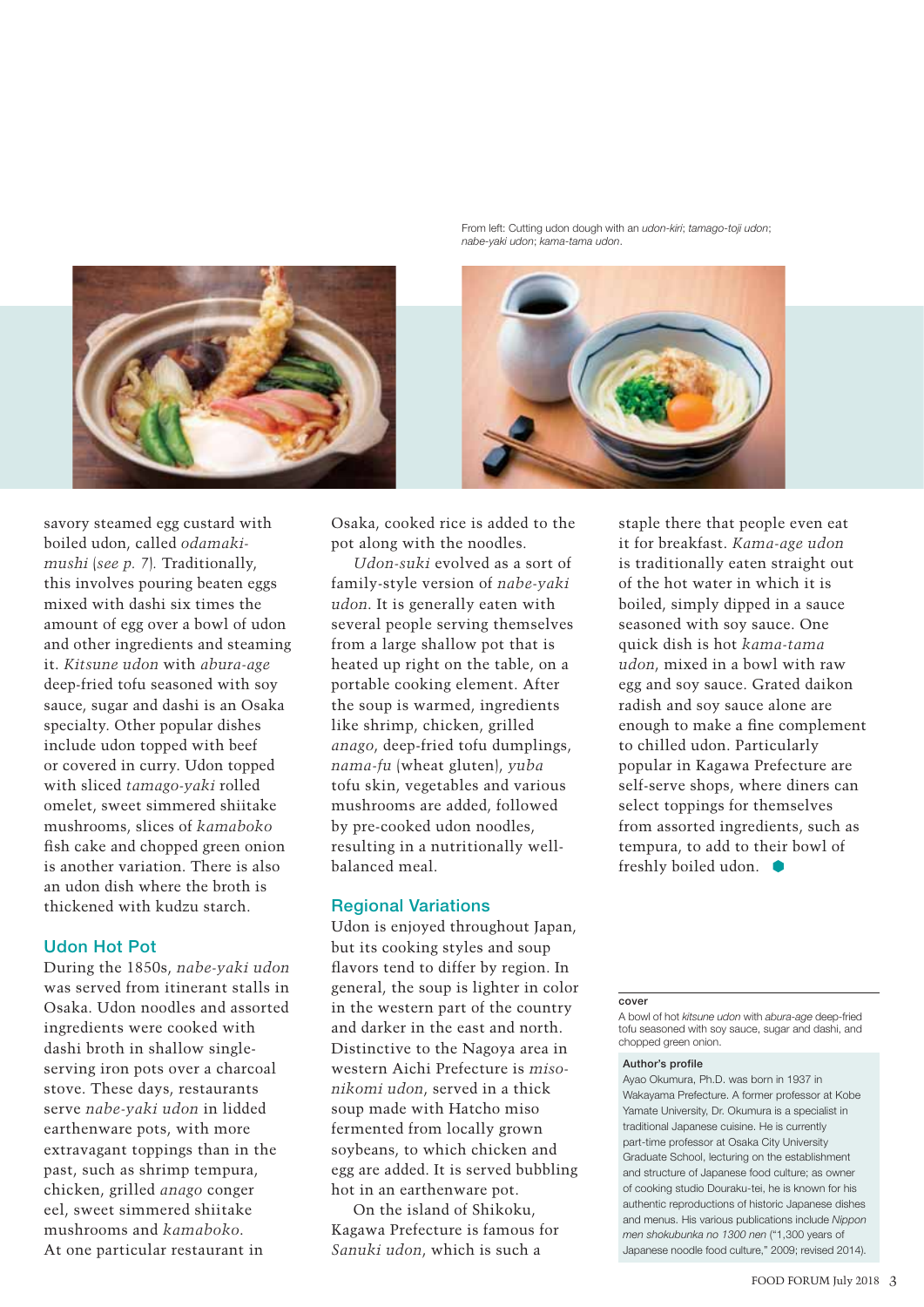

**CLOSE-UP JAPAN** *Traditions and trends in Japanese food culture* 



From left: A plate of *yaki-gyoza*; *gyoza* pan-fried in oil and then lightly steamed.

# *Gyoza* Pot Stickers

*Gyoza* pot-stickers are popular in Japan, and they can be found everywhere, from specialty and Chinese restaurants to ramen shops, while frozen or chilled ready-to-cook *gyoza* are sold in supermarkets and convenience stores. Japanese *gyoza* generally refers to pan-fried *yaki-gyoza*, but steamed *mushi-gyoza* and boiled *sui-gyoza* are also popular.

*Gyoza* dumplings originated in China, where they are called *jiaozi* and are usually eaten boiled or steamed. They are a common side dish there, so these dumpling skins are thick and fillings consist mostly of vegetables. After the Second World War, returning Japanese who had been living in northeast China introduced the dumplings to Japan, where they eventually acquired unique Japanese characteristics to satisfy local tastes.

In contrast to Chinese *jiaozi*, Japanese *gyoza* are eaten as a main dish, and thus have a thinner wrapping and more meat in the

# *Gyoza* might be considered one of Japan's staple foods

fi lling. Pan-fried *gyoza* eventually became the mainstay, and today are integral to contemporary Japanese food culture. In fact, *gyoza* are so common in Japan, they might be considered one of the country's staple foods; certainly they are a universal favorite, often eaten as a main dish with rice and soup or as an accompaniment to ramen noodles.

While ready-made wrappers are sold in supermarkets, and a variety of prepared *gyoza* products are available, making *gyoza* from scratch at home is not difficult. *Gyoza* parties are common, where friends and family get together and make dumpling wrappers, fill them and

cook them up. *Gyoza* fillings vary, but the classic recipe involves finely minced pork, shredded Chinese cabbage or cabbage, long onion, Chinese chives, soy sauce, garlic and sesame oil mixed and wrapped in dumpling skins. *Yaki-gyoza* are pan-fried in oil then lightly steamed, and eaten dipped in soy sauce with a splash of vinegar and/or a dash of *rayu* chili oil.

Regional *gyoza* variations include Kyushu *tetsunabe gyoza,* fried and served in a cast iron pan; Osaka *hitokuchi gyoza* bite-sized dumplings; and *hanetsuki gyoza*, fried with an extra-crispy crust. Two Japanese cities—Utsunomiya in Tochigi Prefecture and Hamamatsu in Shizuoka Prefecture—are both renowned for their *gyoza*. Each year they compete for the highest annual consumption of *gyoza* in Japan. They hold annual *gyoza* festivals and provide tours of local *gyoza*  restaurants, all to satisfy Japan's evergrowing number of *gyoza* fans.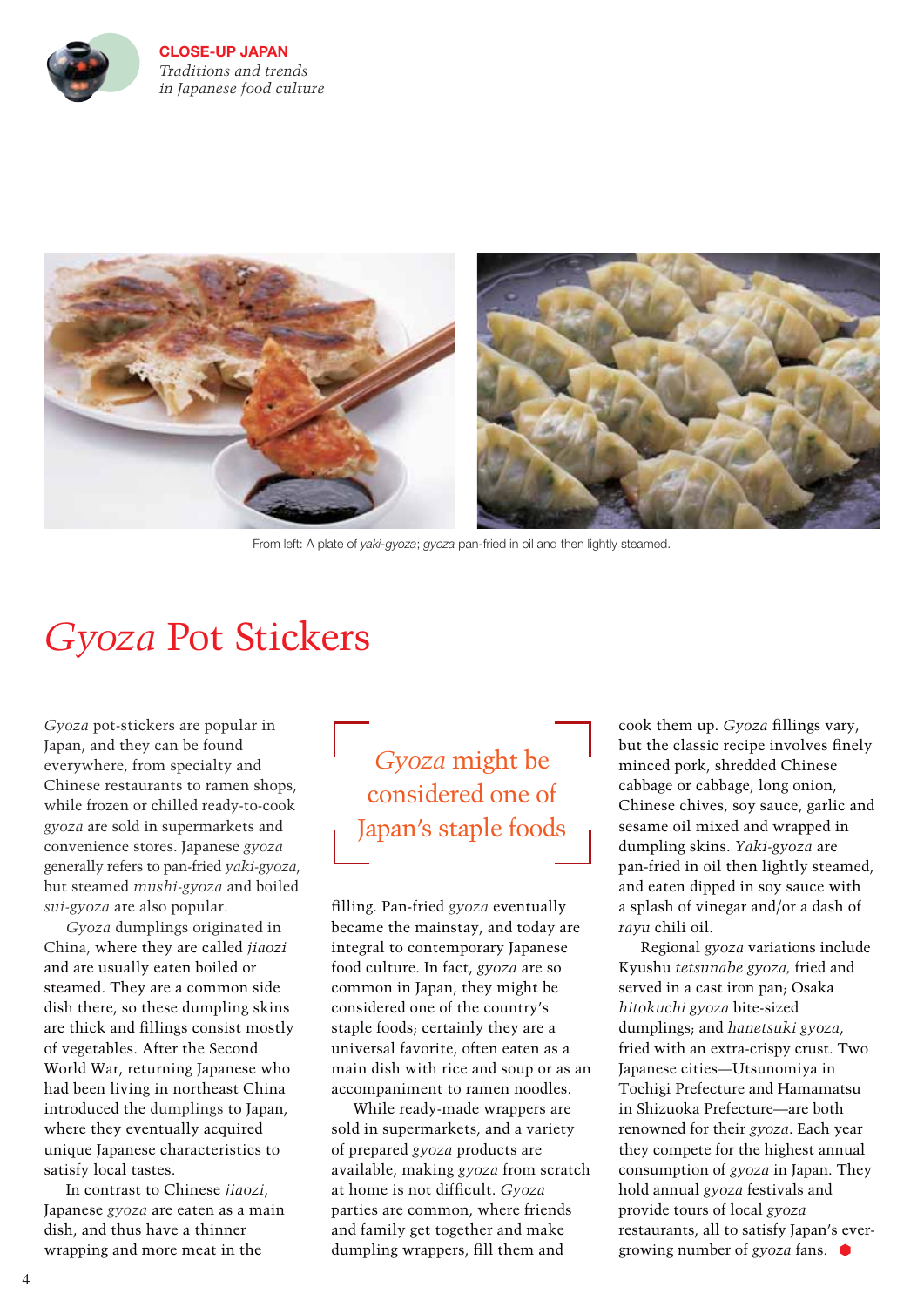# *Kanten*



*Kanten* in stick, string and powder forms

*Kanten*, or agar-agar, is similar to gelatin but possesses a different texture. *Kanten* is often used in making *wagashi* traditional Japanese confectionery. It is produced by boiling and straining *tengusa* seaweed and other algae, and forming it in an oblong mold to make *tokoroten*, which is eaten with either a sweet or savory sauce. When *tokoroten* is freeze-dried, it becomes *kanten*. *Kanten* typically comes in stick, string and powder forms. It melts in hot water and hardens again



Unlike gelatin, *kanten* is vegan. It is also rich in dietary fi ber and virtually calorie-free. One popular *kanten wagashi* is *yokan,* which consists of *an*—sweet adzuki bean paste mixed with *kanten*. Other *kanten* desserts include the classic *anmitsu*, where white translucent cubes of *kanten* are served in a bowl with *an*, fruit and brown sugar syrup. Healthy *kanten* is also used in a wide array of dishes besides confectionery.

when cooled, remaining set even at room temperature.



Traditional Japanese desserts: slices of *yokan* and a bowl of *anmitsu*.





## Hakata *Mizutaki*

*Mizutaki* chicken hot pot is a specialty of Hakata ward in Fukuoka Prefecture. *Mizutaki* usually includes chicken and chicken meatballs, Chinese cabbage, tofu, and enoki and *shimeji* mushrooms, cooked in chicken stock. *Mizutaki* broth can be either milky or clear; it is made by bringing to a boil chicken and water at the same time, rather than adding chicken to an already boiling pot. Diners serve themselves directly from the hot pot and dip their bites in ponzu sauce, accompanied with chopped green onion and other condiments. As hot pot ingredients are eaten, cooked rice or noodles are added, allowing diners to savor the soup's concentrated umami. During the Meiji period (1868-1912), *mizutaki* grew popular in Hakata; it eventually spread throughout Japan, which naturally led to variations in soups and dipping sauces. Most Hakata restaurants serve ponzu sauce using the juice of *daidai*, a variety of Fukuoka citrus.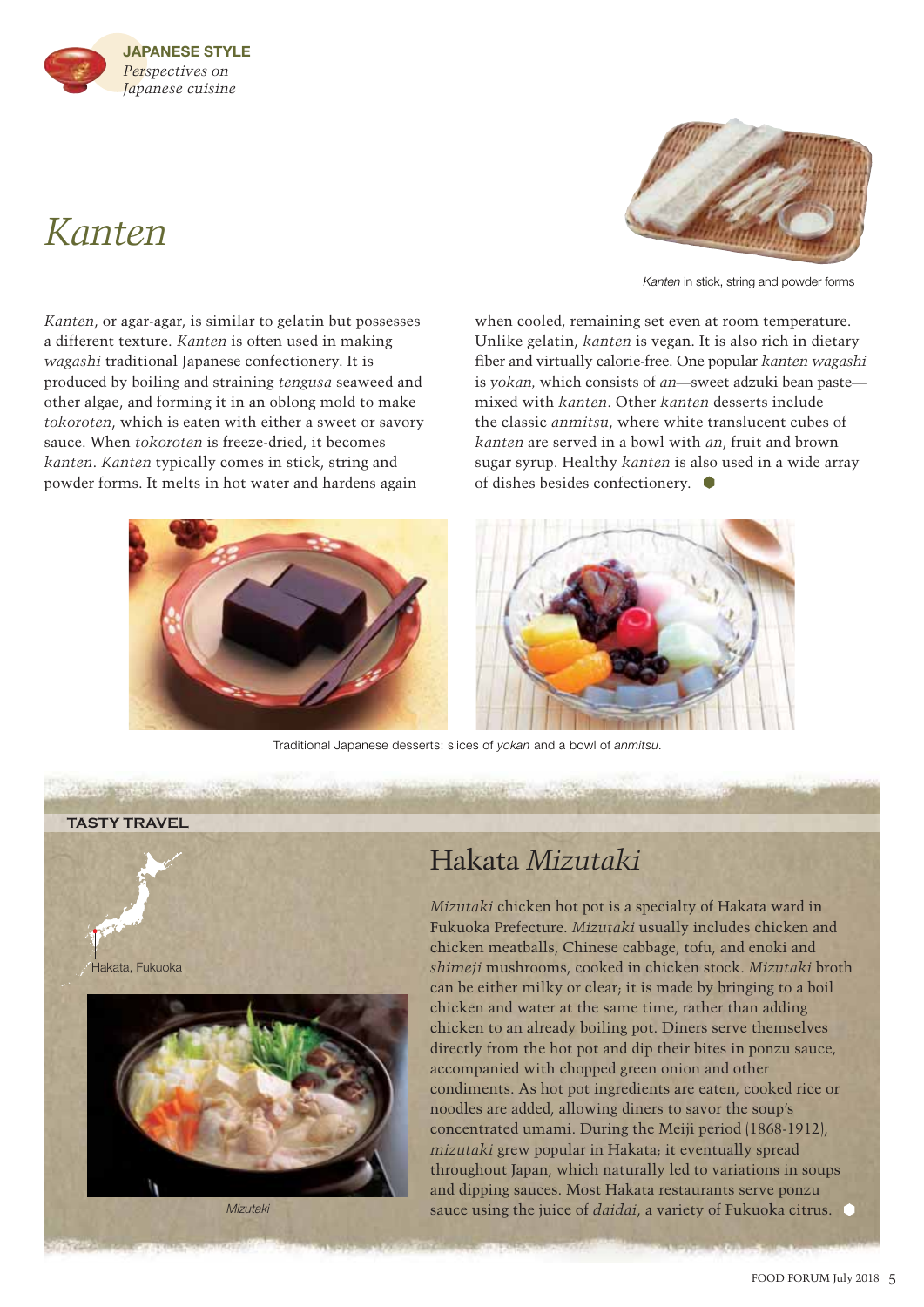

## AVOCADO-SOY MILK TOFU



#### Soy milk

**4 appetizer servings** 376 kcal Protein 4.0 g Fat 35.3 g (per person)

- 1 ripe avocado, approx. 280 g / 9 oz. • 2 t lemon juice
- 4 g / scant 1 t *kanten* (agar-agar) powder\*
- 240 ml / 1 C water
- 200 ml / 7 fl. oz. soy milk, at room temperature
- 1 T Kikkoman Soy Sauce
- 8 T Japanese mayonnaise
- Wasabi paste to taste

The lightness of the avocado tofu, with its essential accompaniments of sauce and wasabi, is best appreciated if sliced thin. This refreshing appetizer of fiber-rich *kanten* may be enjoyed as vegetarian sashimi or served alongside a salad for a heartier meal.

1 Halve the avocado, remove seed, peel and dice into small pieces for easy mashing. Place these in a bowl, add lemon juice and mash together roughly using a potato masher.\*\* Set aside.

2 Mix the *kanten* powder and water in a milk pan. Cook over medium-low heat while<br>stirring continuously. When it comes to a boil, lower the heat and simmer for another 1-2 minutes, stirring and taking care it does not boil over. Turn off heat, add the soy milk to the pan and stir well using a whisk.

 $3$ Pour the agar-agar/soy milk liquid over the mashed avocado and mix. To form the tofu,  $3$ pour this avocado mixture into a square mold 12 cm x 12 cm / 5 in. x 5 in., or an oblong mold with liquid capacity of up to 800 ml  $/$  3  $\frac{1}{3}$ -4 C. Allow to cool.

4 In 10-15 minutes, the surface will become firm. Spread plastic wrap tightly over the surface of the avocado mixture in the mold, pressing out the air in order to prevent discoloration (*see photo*). Chill in a refrigerator for 2-3 hours until completely set and cool.



5To make the sauce, mix soy sauce and mayonnaise.\*\*\* After chilling, run a knife around the mold to loosen and remove the avocado tofu from the mold. Cut in half, then cut each half into rectangular slices about 5-6 mm  $/ \frac{1}{5}$  in. in thickness.\*\*\*\*



\* See package instructions for exact amount of *kanten* powder needed to gel in 500 ml / 2 C of liquid.

- May also be roughly pureed in a food processor.
- If mayonnaise is to be avoided, alternatives include soy sauce, ponzu sauce or soy sauce mixed with lemon juice; each with a dab of wasabi.
- \*\*\*\* Even if using a different sized mold, it is important to maintain the thickness of the rectangular slices at 5-6 mm.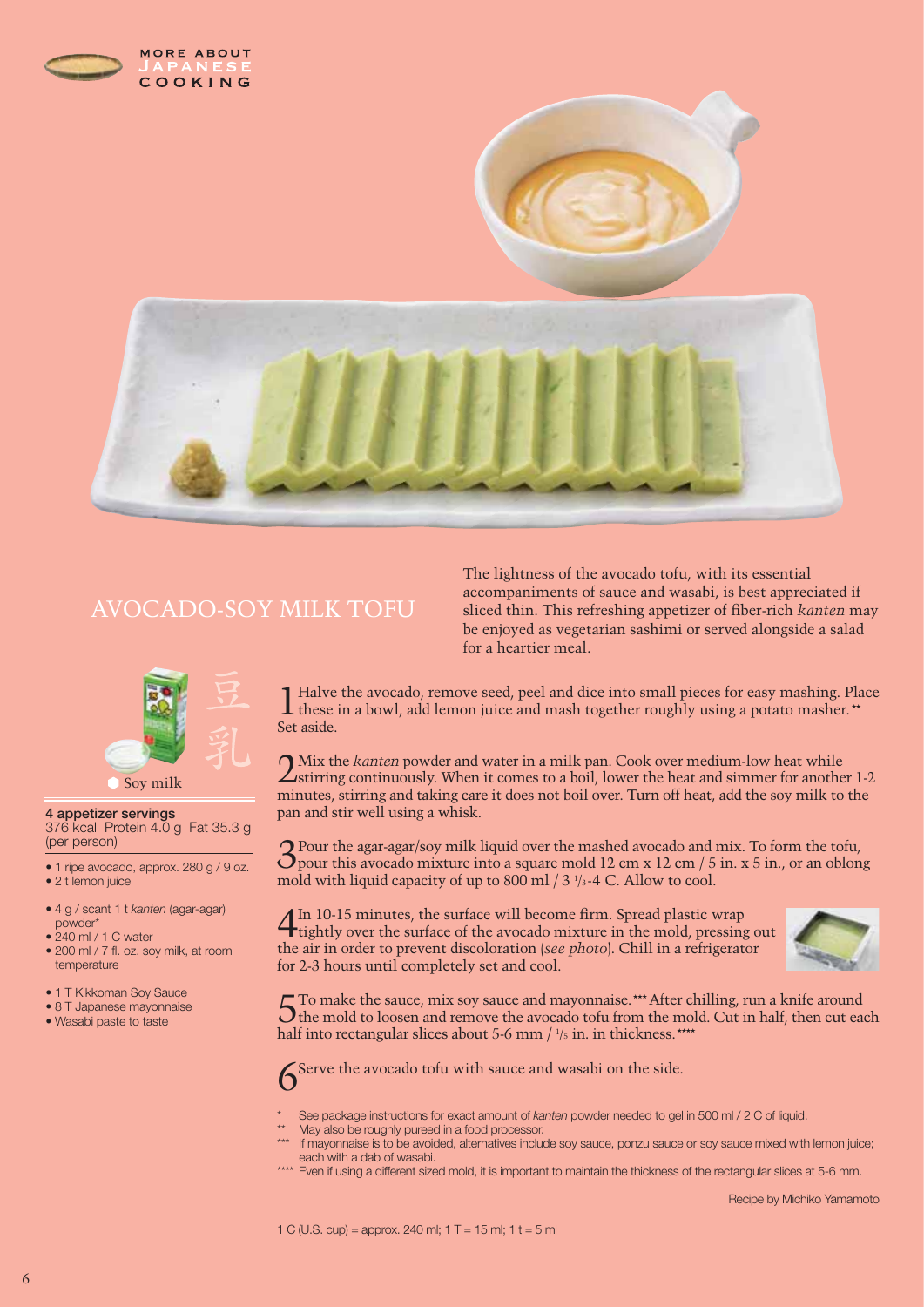

# SAVORY STEAMED EGG CUSTARD WITH UDON



*Kamaboko*

#### **Serves 4**

232 kcal Protein 17.3 g Fat 5.0 g (per person)

- 4 prawns with shells, 20 g / 0.7 oz. each
- 2 chicken fillets, 100 g / 3 ½ oz. total
- 1/4 t Kikkoman Soy Sauce
- 1/4 t sake
- 4 shiitake mushrooms
- 4 stalks of *mitsuba* (trefoil)
- 3 large eggs
- 480 ml / 2 C dashi stock
- 1 T Kikkoman Manjo Mirin
- 1 T Kikkoman Light Color Soy Sauce
- $\bullet$  2/3 t salt
- 2 servings frozen udon noodles, defrosted
- 4 pieces *kamaboko* fish cake, cut in 8 mm- / 1/3 in.-thick slices
- 4 fresh ginkgo nuts, cooked; if unavailable use canned

Shell and devein the prawns, leaving tails on. Cut chicken fillets into thin slantwise  $\perp$  slices; season with sov sauce and sake.

2 Remove stems from the shiitake mushrooms. Cut a cross-shape into the caps of the mushrooms using a knife. Cut the *mitsuba* into 3-4 cm / 1-1 ½ in. lengths, reserving the leaves for garnish.

3In a bowl, gently beat the eggs using a pair of long cooking chopsticks or a fork; refrain from using a whisk so bubbles do not form on the surface. Add dashi, mirin, light color soy sauce, salt and mix, then pass through a strainer to make the mixture smooth.

4Into four individual serving bowls, evenly portion out the udon noodles along with the prawns, chicken, shiitake, *kamaboko* slices, ginkgo nuts and *mitsuba* stems. Pour equal portions of the egg mixture into each bowl and remove any bubbles in the liquid using a spoon.

5Fill the bottom two-thirds of a steamer\* with water. Cover and place over high heat. When steam becomes visible, carefully place one serving bowl onto the steamer tray (*see photo*) for about 2 minutes covered on high heat. When the egg mixture turns creamy in color, turn heat to low and



steam for another 10-12 minutes with the lid of the steamer slightly ajar to allow a little steam to escape. To confirm whether it is done, poke the center of the egg custard with a skewer. If transparent soup comes out, it is ready. Repeat this process with each of the remaining three servings.

Remove bowl from steamer and garnish with *mitsuba* leaves.

\* If a steamer is unavailable, fill a pot with water so it will cover a third or the bottom half of each serving bowl. Cover and place over high heat. When water comes to a boil, carefully place each serving bowl directly into the hot water, taking care not to burn the hands.

Recipe by Kikkoman Corporation